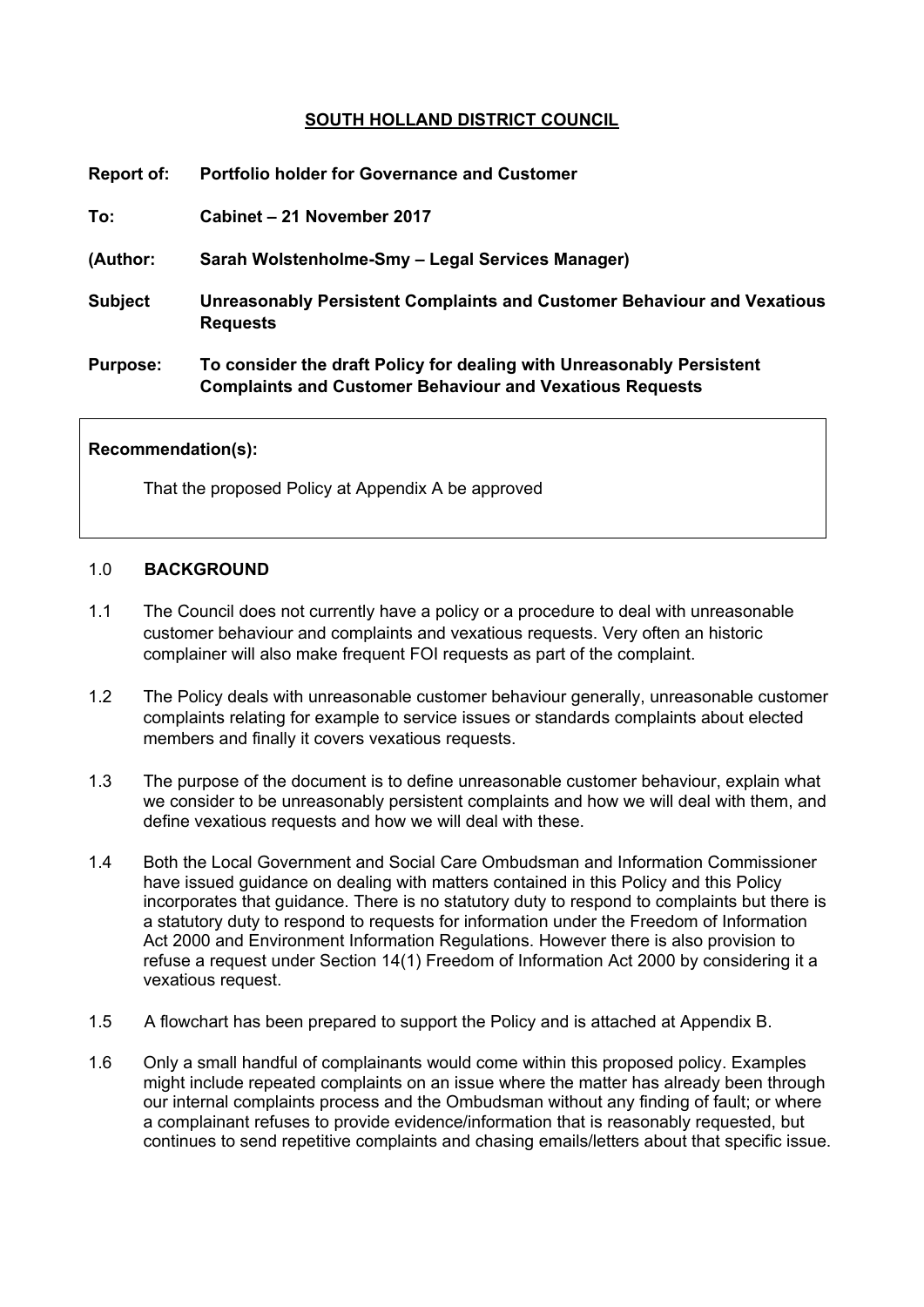1.7 The draft policy was considered by the Policy Development Panel at its meeting on 3 October 2017. The Panel supported the proposed policy subject to a minor amendment to the wording of section three and the Panel also suggested that any use of the policy be reported back to the Panel on a quarterly basis.

### 2.0 **OPTIONS**

- 2.1 To approve the draft Policy for dealing with Unreasonably Persistent Complaints and Customer Behaviour and Vexatious Requests.
- 2.2 To approve the draft Policy subject to amendments.
- 2.3 Not to adopt a policy and procedures. This option is not recommended as such issues will have to be dealt with in an ad-hoc manner.

# 3.0 **REASONS FOR RECOMMENDATION(S)**

- 3.1 The Local Government and Social Care Ombudsman recommends having a policy to ensure that complaints and customers are dealt with in an open, fair and proportionate way. Having a policy will help officers to understand clearly what is expected of them, what options for action are available and who can authorise these actions. It can also be shared with customers, help manage their expectations, and explain that certain behaviours should not be tolerated.
- 3.2 We must always bear in mind our underlying commitment to transparency and openness. The guidance recommends that a customer should be given an opportunity to moderate their behaviour and in particular with persistent complaints any actions should be proportionate to the nature and frequency of the complainant's current contacts.

### 4.0 **EXPECTED BENEFITS**

- 4.1 The Policy will reduce officer time in dealing with unreasonable customers and vexatious requests.
- 4.2 It will give officers the peace of mind that action can be taken to tackle unreasonable behaviour.
- 4.3 It will provide clarity and consistency in dealing with such customers/requests for information.
- 4.4 Finally, it will assist in defending any complaints made to the Local Government and Social Care Ombudsman and the Information Commissioner.

### 5.0 **IMPLICATIONS**

### 5.1 **Carbon Footprint / Environmental Issues**

- 5.1.1 None
- 5.2 **Constitutional & Legal**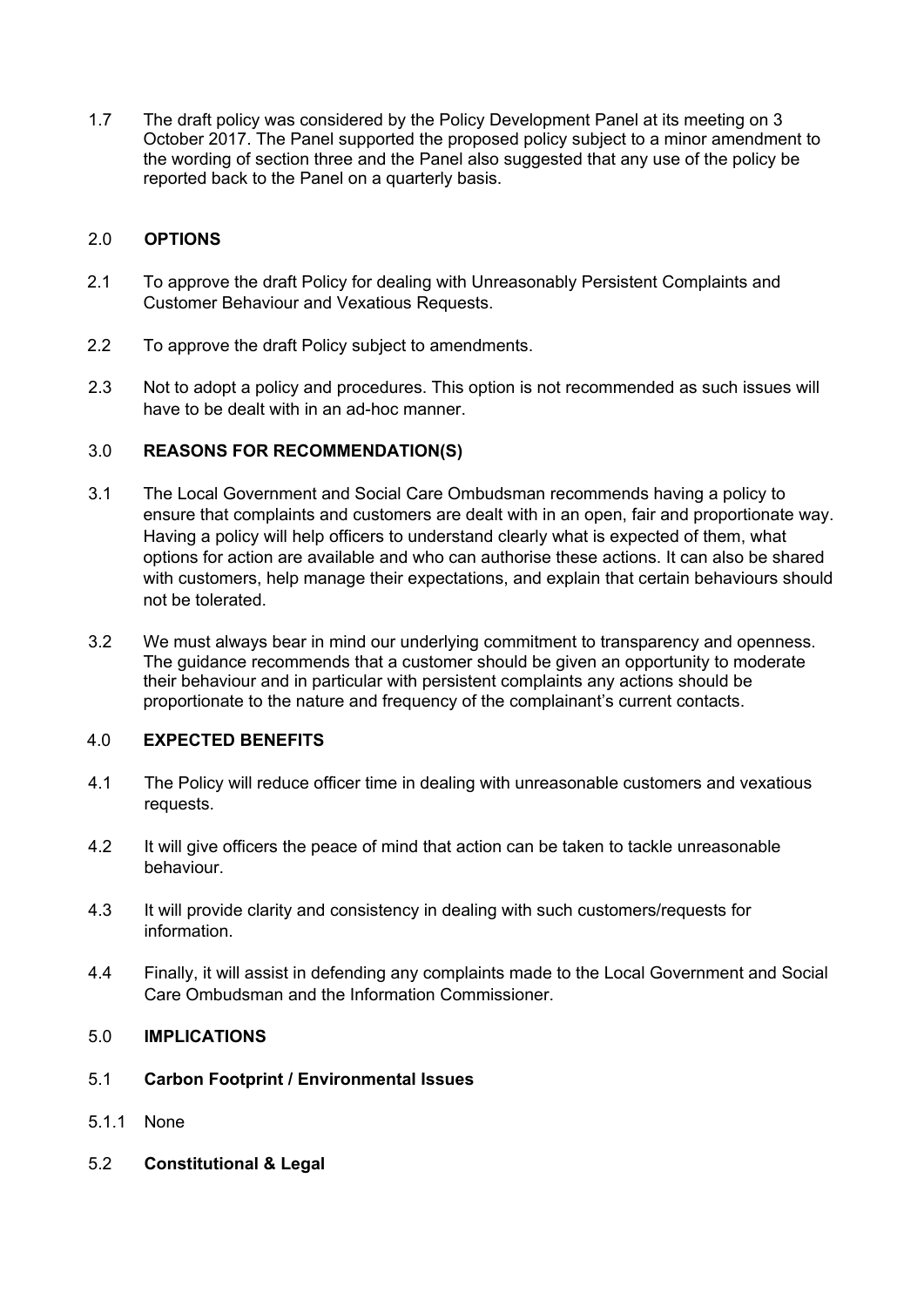- 5.2.1 The adoption of the Policy is deemed to be best practice and will assist in complying with statutory requirements. The policy has been drafted to take into account government guidance.
- 5.2.2 The Policy does not form part of the Council's policy framework and is therefore an executive function.

### 5.3 **Contracts**

5.3.1 None.

# 5.4 **Corporate Priorities**

5.4.1 To provide the right services, at the right time, and in the right way.

### 5.5 **Crime and Disorder**

- 5.5.1 Section 17 of the Crime and Disorder Act 1998 (as amended by the Police and Justice Act 2006) provides that "....it shall be the duty of each authority ...to exercise its various functions with due regard to the likely effect of the exercise of those functions on, and the need to do all it reasonably can to prevent, crime, disorder, anti-social behaviour adversely affecting the environment, and substance misuse in its area".
- 5.5.2 The policy seeks to address and contain behaviour adversely affecting Council services and/or council officers which have the potential to escalate into criminal behaviour such as anti-social behaviour or behaviour deemed as "harassment".

### 5.6 **Equality and Diversity / Human Rights**

5.6.1 The Policy reinforces the Council's commitment to providing services that are accessible, inclusive and meet the needs of the community.

### 5.7 **Financial**

5.7.1 There are no specific financial implications arising from the Policy. If the Policy is successfully applied it should reduce officer time in dealing with unreasonable behaviour.

# 5.8 **Health & Wellbeing**

5.8.1 None.

### 5.9 **Reputation**

5.9.1 The Policy will benefit the Council's reputation by providing a framework, and transparency, in how complaints and information requests are dealt with.

### 5.10 **Risk Management**

5.10.1 Having a Policy which complies with best practice and the recommendations of the Local Government and Social Care Ombudsman/Information Commissioner reduces the risk of subsequent challenge where we may determine that behaviour is unreasonable or